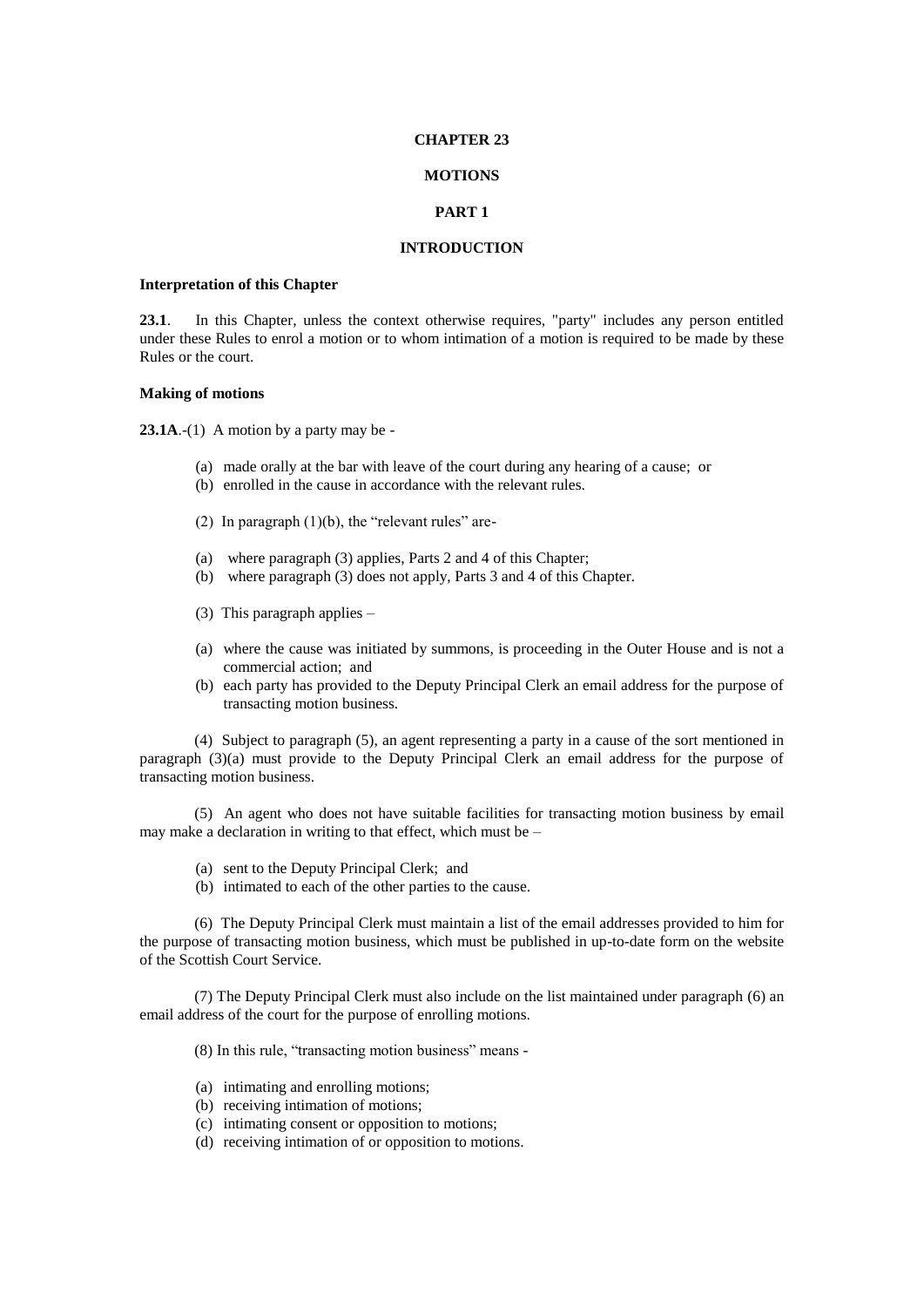# **PART 2**

# **MOTIONS ETC. INTIMATED AND ENROLLED BY EMAIL**

# **Interpretation of this Part**

**23.1B**.-(1) In this Part -

"court day" means a day on which the Office of Court is open; "court day 1" means the court day on which a motion is treated as being intimated under rule 23.1C; "court day 3" means the second court day after court day 1;

"court day 4" means the third court day after court day 1;

"enrolling party" means the party enrolling the motion; and

"receiving party" means a party receiving intimation of the motion from the enrolling party.

(2) In this Part, a reference to a party's address is a reference to the email address listed for that party's agent or, as the case may be, that party, in the list maintained under rule 23.1A(6); and a reference to the court's email address is a reference to the email address included on that list by virtue of rule 23.1A(7).

### **Intimation of motions by email**

**23.1C**.-(1) Subject to paragraph (2) and any other provision in these Rules, an enrolling party in a cause where -

- (a) appearance has been entered by a defender under rule 17.1(1),
- (b) defences, a minute or answers have been lodged by a party, or
- (c) provision is made for intimation of a motion to a party in accordance with this Part,

shall give intimation of his intention to make such enrolment, and of the terms of the motion, to every such party by sending an email in Form 23.1C to the addresses of every such party.

(2) The requirement under paragraph (1) to give intimation of a motion to a party by email shall not apply where that party -

- (a) having entered appearance, fails to lodge defences within the period for lodging those defences;
- (b) has not lodged answers within the period of notice for lodging those answers; or
- (c) has withdrawn or is deemed to have withdrawn his defences, minute, note or answers, as the case may be.

(3) Subject to rule 23.1J, a motion intimated under this rule shall be intimated not later than 5 p.m. on a court day.

### **Opposition to motions by email**

**23.1D**.-(1) A receiving party shall intimate any opposition to a motion intimated under rule 23.1C by sending an email in Form 23.1D to the address of the enrolling party.

(2) Subject to paragraph (3) and rule 23.1J, any opposition to a motion under this rule shall be intimated to the enrolling party not later than 5 p.m. on court day 3.

(3) Late opposition to a motion under this rule should be sent to the email address of the court and may only be allowed with the leave of the court, on cause shown.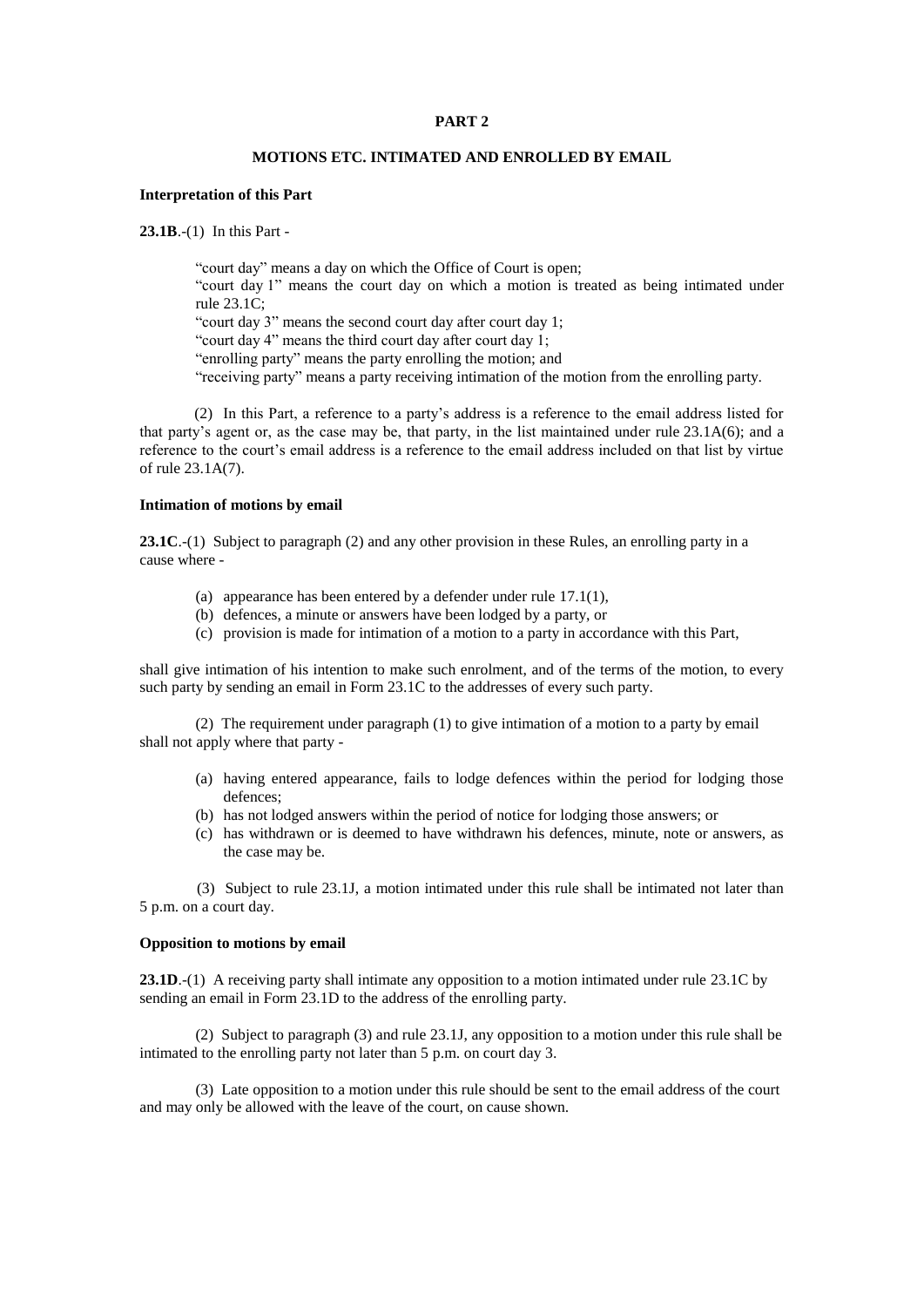## **Consent to motions by email**

**23.1E.** Where a receiving party seeks to consent to a motion intimated under rule 23.1C, the receiving party may intimate such consent by sending an email confirming the consent to the address of the enrolling party.

## **Enrolling unopposed motions by email**

**23.1F**.-(1) This rule applies where a motion has been intimated under rule 23.1C and no opposition has been intimated under rule 23.1D.

(2) The motion shall be enrolled by the enrolling party not later than 12.30 p.m. on court day 4 by sending an email in Form 23.1C headed "Unopposed Motion" to the email address of the court.

(3) Subject to paragraph (4), a motion enrolled under paragraph (2) shall be determined by the court by 5 p.m. on court day 4.

(4) Where for any reason it is not possible for a motion enrolled under paragraph (2) to be determined by 5 p.m. on court day 4, the clerk of session shall advise the parties or their agents of that fact and shall give reasons.

(5) A motion enrolled under paragraph (2) shall appear in the rolls.

### **Enrolling opposed motions by email**

**23.1G**.-(1) This rule applies where opposition to a motion has been intimated under rule 23.1D.

(2) The motion shall be enrolled by the enrolling party not later than 12.30 p.m. on court day 4 by sending an email in Form 23.1C headed "Opposed Motion", together with an attached Form 23.1D to the email address of the court.

(3) Where a motion is enrolled under paragraph (2) the motion shall be heard on the first sitting day after court day 4, or, if this is not possible, at another date and time convenient to the court and, where possible, to parties.

(4) Where a motion is opposed under this Part, the entry in the rolls in respect of that motion shall be starred.

## **Issuing of interlocutor by email**

**23.1H.** Where the court pronounces an interlocutor in respect of a motion intimated and enrolled under this Part, the clerk of session shall forthwith email a copy of the interlocutor to the addresses of the enrolling party and every receiving party.

## **Other periods of intimation etc. under these Rules**

**23.1J.—**(1) Where these Rules otherwise provide for a period of intimation of -

- (a) a motion;
- (b) opposition to a motion; or
- (c) consent to a motion,

that period shall apply, notwithstanding the intimation period referred to in this Part.

(2) Paragraph (1) applies whether or not the intimation period mentioned elsewhere in these Rules is referred to by a specific number of days.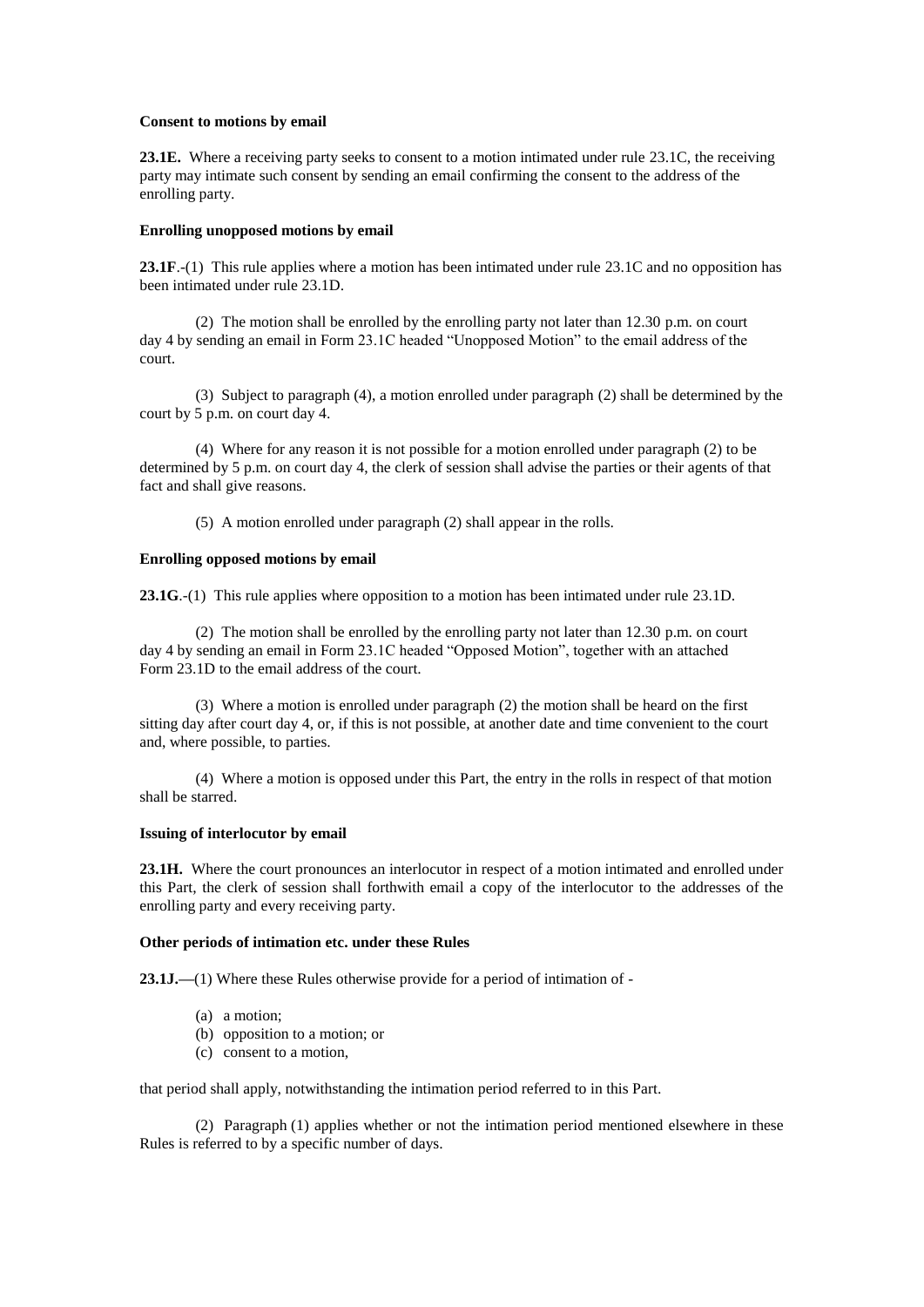- (3) Where -
- (a) every receiving party in a cause consents to a shorter period of intimation; or
- (b) the court shortens the period of intimation,

the enrolling party, when intimating a motion by email under rule 23.1C, may indicate that the period within which opposition to the motion is to be intimated by a receiving party is shortened accordingly; and rule 23.1D(2) shall be read accordingly.

(4) Where paragraph (3) applies, notwithstanding the time periods referred to in rule 23.1F(2), (3) and (4) and rule 23.1G(2) and (3), the motion may be enrolled by the enrolling party, or heard or otherwise determined by the court at an earlier time and date than that which is specified in those rules.

(5) Subject to paragraphs (1) and (2), where a motion is intimated under this Part after the lapse of one year from the date of the last interlocutor in the cause -

- (a) in the application of rule 23.1D, the reference to court day 3 shall be read as a reference to the fourteenth court day after court day 1; and
- (b) in the application of rules 23.1F and 23.1G, references to court day 4 shall be read as references to the fifteenth court day after court day 1.

# **PART 3**

# **MOTIONS ETC. INTIMATED AND ENROLLED BY OTHERS MEANS**

# **Enrolment of motions**

**23.2**

- (2) A motion may be enrolled-
- (a) by lodging it in Form 23.2, with any document which requires to be lodged with or which accompanies the motion, at the appropriate department of the Office of Court during its normal office hours;
- (b) subject to paragraph (3), by posting it in Form 23.2, with any document which requires to be lodged with or which accompanies the motion, to the appropriate department of the Office of Court; or
- (c) subject to paragraph (4), by sending it by facsimile transmission in Form 23.2, with any document which requires to be lodged with or which accompanies the motion, to the appropriate department of the Office of Court.

(3) A motion may not be enrolled under paragraph (2)(b) where a fee is payable with that motion unless-

- (a) the motion is enrolled by an agent who has a Court of Session account; or
- (b) is accompanied by a cheque from the agent for the fee.
- (4) A motion may not be enrolled under paragraph  $(2)(c)$  where-
- (a) a document which requires to be lodged with, or which accompanies, the motion-
	- (i) is a step of process which requires to be or is signed;
	- (ii) is an open or closed record, reclaiming print, appeal print or appendix;
	- (iii) consists of more than four pages (including the backing sheet); or
	- (iv) does not fall within a class of documents prescribed by the Lord President by direction as a document which may be sent by facsimile transmission in support of a motion of a category, and on such conditions, prescribed by that direction;
- (b) a fee is payable with that motion unless the motion is enrolled by an agent who has a Court of Session account; or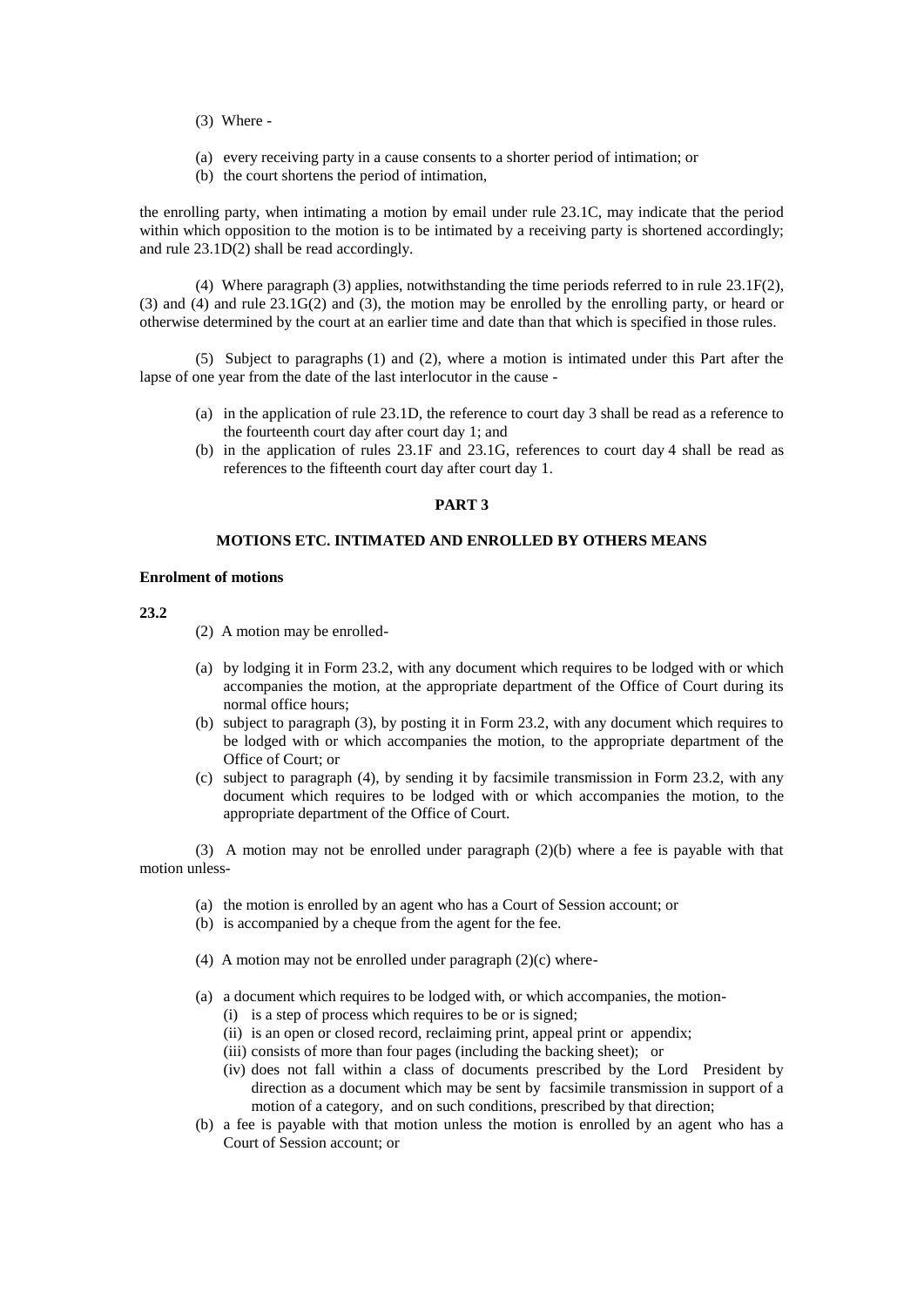(c) it falls within a category of motions prescribed by the Lord President by direction as unsuitable for enrolment by facsimile transmission.

(5) On receipt of a motion lodged, sent by post or transmitted by facsimile under paragraph (2), a clerk of session shall attach the motion to the motion sheet.

(6) A motion sent by post or facsimile transmission under paragraph (2) shall be treated as enrolled when it is received in the appropriate department of the Office of Court.

## **Intimation of motions**

**23.3**.-(1) Subject to paragraph (2) and any other provision in these Rules, the party enrolling a motion in a cause where-

- (a) appearance has been entered by a defender under rule 17.1(1),
- (b) defences, a minute or answers have been lodged by a party, or
- (c) provision is made for intimation of a motion to a party in accordance with this Part,

shall give written intimation of his intention to make such enrolment, and of the terms of the motion, to every such party.

(2) The requirement under paragraph (1) to give written intimation of a motion to a party shall not apply where that party-

- (a) having entered appearance, fails to lodge defences within the period for lodging those defences;
- (b) has not lodged answers within the period of notice for lodging those answers; or
- (c) has withdrawn or is deemed to have withdrawn his defences, minute, note or answers, as the case may be.

(3) Such intimation shall be made so as to reach the other party not later than 12.30 p.m.on the day before enrolment, except where-

- (a) the other party concerned in the motion consents to a shorter period of intimation;
- (b) the period of intimation is otherwise provided in these Rules; or
- (c) the court shortens or extends the period of intimation or dispenses with intimation.

(4) Where a motion is enrolled under rule 23.2 after the lapse of one year from the date of the last interlocutor in the cause, written intimation shall be given to every other party not less than 14 days before the date of enrolment.

(5) Where written intimation of a motion has been given under this rule, the party enrolling the motion shall state that this has been done on the motion in Form 23.2.

# **Opposition to motions**

**23.4**.-(1) Where a party seeks to oppose a motion enrolled under rule 23.2, he shall-

- (a) not later than the day and time as the Lord President shall prescribe by direction for the lodging of notices of opposition to motions, lodge a notice of his opposition in Form 23.4 at the appropriate department of the Office of Court during its normal office hours;
- (b) post a notice of opposition in Form 23.4 to the appropriate department of the Office of Court; or
- (c) send by facsimile transmission a notice of opposition in Form 23.4 to the appropriate department of the Office of Court.

(2) Opposition to a motion sent by post or facsimile transmission under paragraph (1)(b) or (c) shall be treated as lodged when the notice of opposition is received in the appropriate department of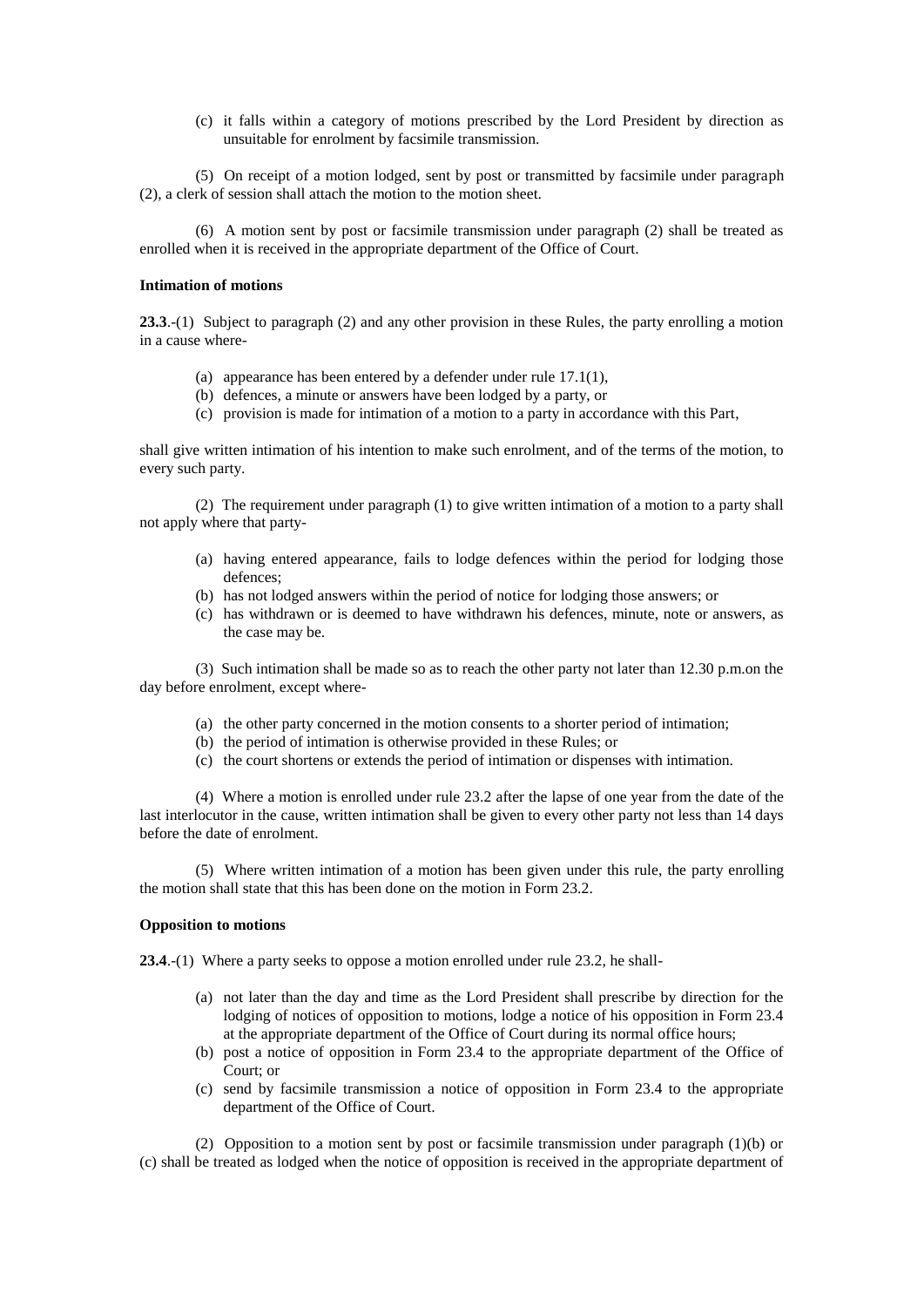the Office of Court.

(3) On receipt of a notice of opposition lodged, sent by post or facsimile transmission under paragraph (1), a clerk of session shall attach the notice to the motion sheet.

(4) A party who opposes a motion under this rule shall give written intimation of his opposition to every other party so as to reach such other party not later than 12.30 p.m.on the day on which the opposition is lodged or treated as lodged.

(5) Where written intimation of opposition to a motion has been given under this rule, the party who has given such intimation shall state that this has been done on the notice of opposition in Form 23.4.

(6) Where a motion is opposed under this rule, the entry in the rolls in respect of that motion shall be starred.

#### **Consent to motions**

**23.5**. Where a party seeks to consent to a motion enrolled under rule 23.2, he may-

- (a) endorse the motion with his consent;
- (b) post a notice of consent in Form 23.5 to the appropriate department of the Office of Court; or
- (c) send by facsimile transmission a notice of consent in Form 23.5 to the appropriate department of the Office of Court.

#### **Hearing of motions**

**23.6**.-(1) Subject to the rules mentioned in paragraph (2), the day of publication on the walls of the court and of the hearing of a motion enrolled under this Part on any day shall be determined in accordance with such provisions as the Lord President shall prescribe by direction.

(2) The rules referred to in paragraph (1) are:-

rule 23.7 (motions in session outwith a term or in vacation),

rule 23.8 (motions by pursuer before calling or petitioner before first order),

rule 23.9 (motions where caveat lodged),

rule 23.10 (motions by defender or other person before calling).

(3) A motion enrolled in a cause in the Outer House shall be heard by the Lord Ordinary.

(4) A motion enrolled in a cause in the Inner House shall be heard in the Single Bills by a Division of the Inner House.

## **PART 4**

# **GENERAL PROVISION RELATING TO MOTIONS**

### **Motions in vacation**

**23.7**.-(1) A motion which is to be heard by the Lord Ordinary in vacation by the vacation judge, shall not appear in the rolls.

(2) A party enrolling such a motion shall be informed at the time of enrolment whether or not any appearance is required.

(3) Any such motion which is opposed in accordance with rule 23.4 shall require appearance for the party whose motion it is.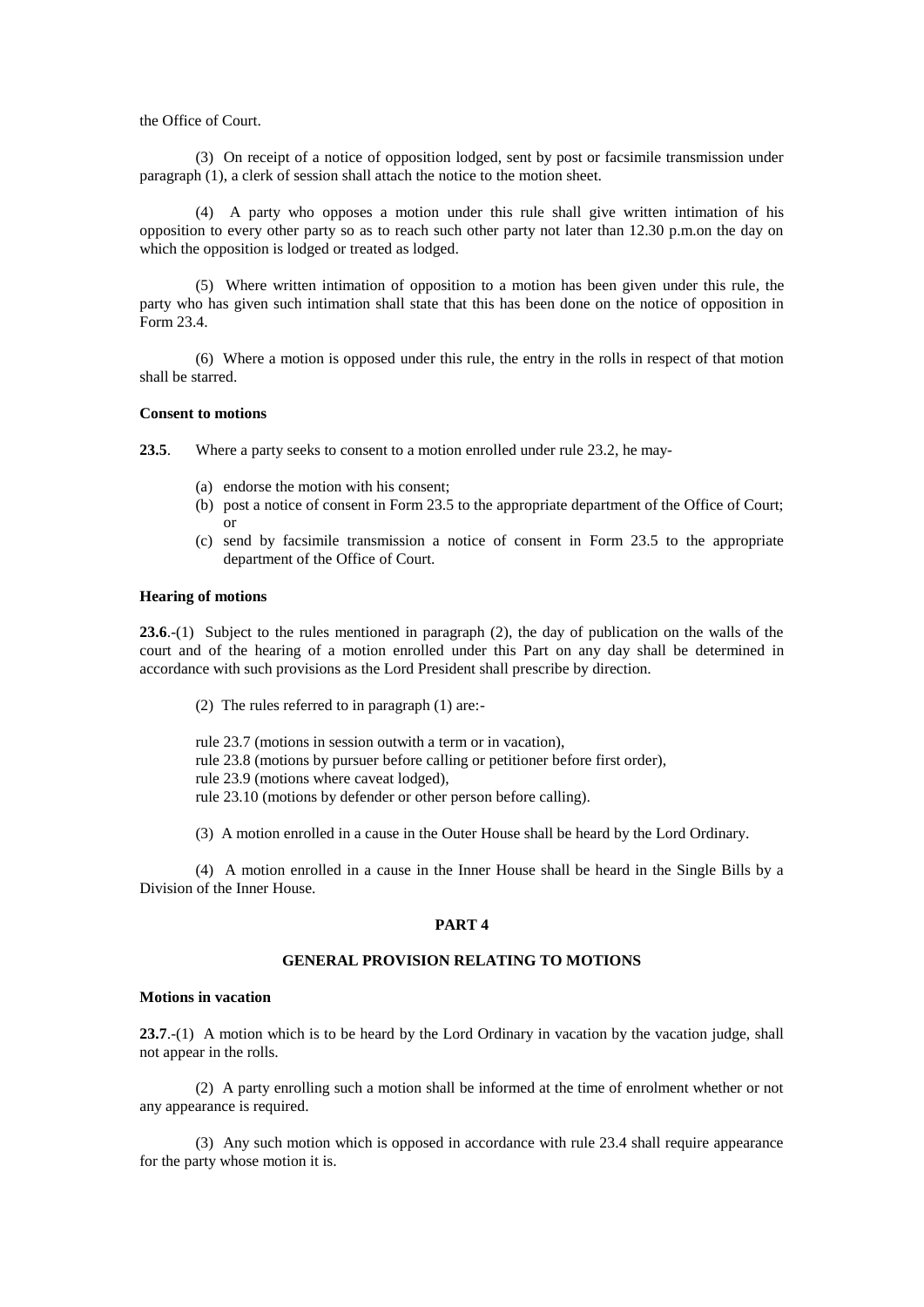(4) On the afternoon of the day preceding each sitting of the vacation judge there shall be published on the walls of the court a list of unopposed motions for which appearance is required followed by a list of opposed motions, each in alphabetic order.

(5) Motions before the vacation judge shall be called for hearing in the order in which they appear in the list published under paragraph (4).

# **Motions by pursuer before calling or petitioner before first order**

**23.8**.-(1) A motion enrolled by a pursuer in an action before the calling of the summons or by a petitioner before an order under rule 14.5(1)(a) (order for intimation, service and advertisement in petitions) has been made-

- (a) shall, subject to any other provision in these Rules, be brought as soon as reasonably practicable by the Keeper of the Rolls, or a clerk of session instructed by him, before the Lord Ordinary sitting in court or in chambers; and
- (b) shall not require to be published in the rolls.

(2) On enrolling such a motion, the pursuer or petitioner, as the case may be, shall be informed whether or not appearance is required.

# **Motions where caveat lodged**

**23.9**. Where a motion in respect of which a caveat has been lodged is enrolled, the Keeper of the Rolls shall-

- (a) fix a hearing of the motion before the Lord Ordinary sitting in court or in chambers as soon as reasonably practicable; and
- (b) inform the parties concerned of the date and time of the hearing.

# **Motions by defender or other person before calling**

**23.10**.-(1) A motion enrolled in an action before the calling of the summons by a person other than the pursuer shall be intimated forthwith by the Deputy Principal Clerk to the pursuer.

- (2) The Keeper of the Rolls shall-
- (a) fix a hearing of such a motion before the Lord Ordinary sitting in court or in chambers as soon as reasonably practicable; and
- (b) inform the parties concerned of the date and time of the hearing.

#### **Statutory applications by motion**

**23.11**. Unless otherwise provided in these Rules or any other enactment, an application to the court under any other enactment in a cause depending before the court shall be made by motion.

# **Expenses of motions**

**23.12**. Where a motion is called for hearing in the Motion Roll or Single Bills and is dropped, the Auditor shall, in taxing any expenses found due to the party on whose behalf the motion was enrolled, disallow the expenses occasioned by the motion unless he is satisfied that the motion was properly enrolled and properly dropped.

### **Conditions attached to granting of motions**

**23.13**. Where the court grants a motion in whole or in part, it may do so subject to such conditions, if any, as to expenses or otherwise as it thinks fit.